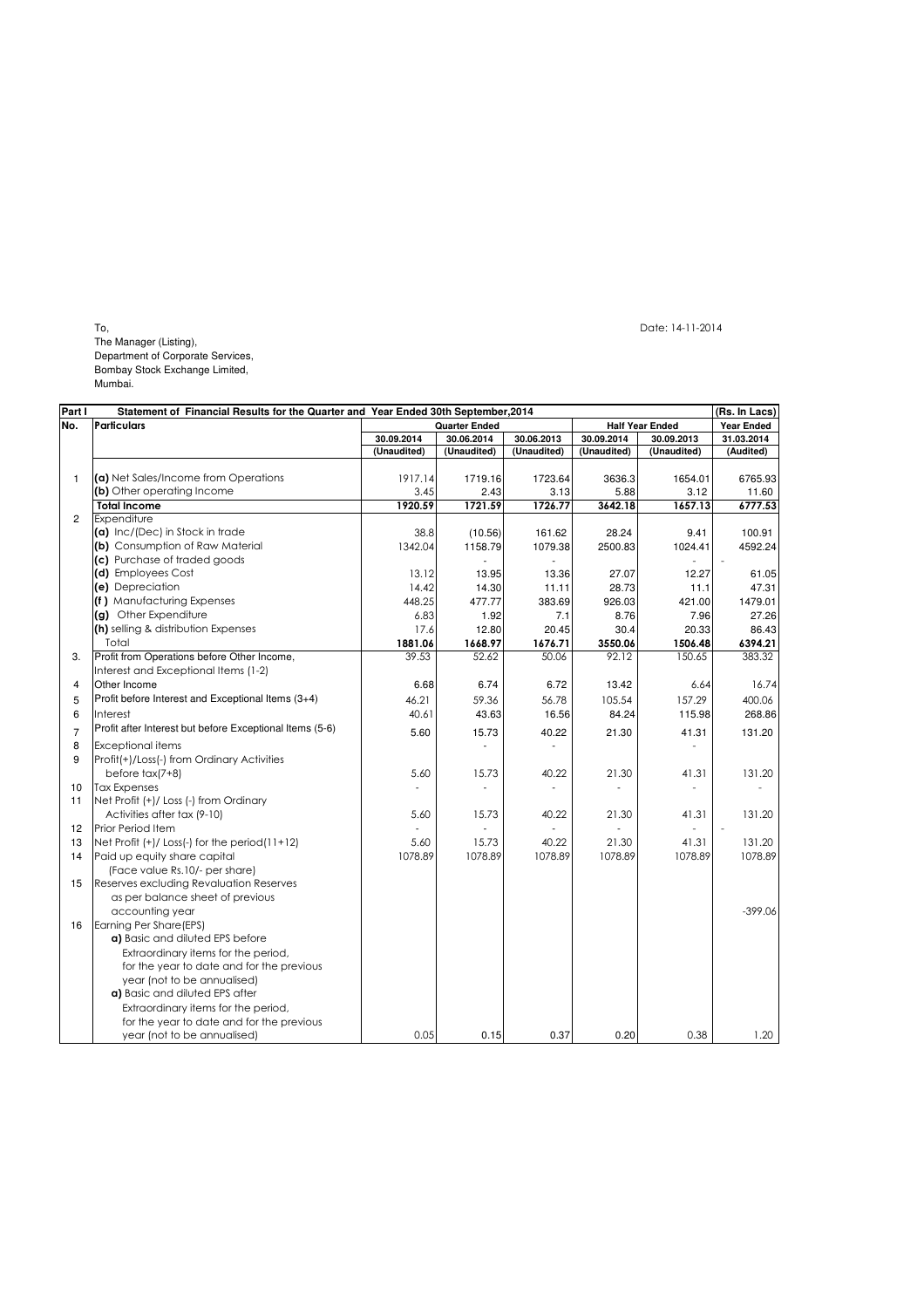Pending at the beginning of the quarter Nil Received during the quarter Nil Disposed during the quarter Nil<br>
Remaining unresolved at the end of the quarter Nil<br>
Nil

Remaining unresolved at the end of the quarter

|                | PART II Select information for the Quarter ended 30th September, 2014 |                      |              |            |                        |                   |            |  |  |
|----------------|-----------------------------------------------------------------------|----------------------|--------------|------------|------------------------|-------------------|------------|--|--|
| Sr. No         | <b>Particulars</b>                                                    | <b>Quarter Ended</b> |              |            | <b>Half Year Ended</b> | <b>Year Ended</b> |            |  |  |
|                |                                                                       | 30.09.2014           | 30.06.2014   | 30.06.2013 | 30.09.2014             | 30.09.2013        | 31.03.2014 |  |  |
| A              | <b>PARTICULARS OF SHAREHOLDING</b>                                    |                      |              |            |                        |                   |            |  |  |
|                | Public shareholding                                                   |                      |              |            |                        |                   |            |  |  |
|                | a) No. of Shares                                                      | 578620               | 578620       | 578620     | 578620                 | 578620            | 578620     |  |  |
|                | b) Percentage of Shareholding                                         | 5.36%                | 5.36%        | 5.36%      | 5.36%                  | 5.36%             | 5.36%      |  |  |
| $\overline{2}$ | <b>Promoters and promoter group</b>                                   |                      |              |            |                        |                   |            |  |  |
|                | Shareholding **                                                       |                      |              |            |                        |                   |            |  |  |
|                | a) Pledged/Encumbered                                                 |                      |              |            |                        |                   |            |  |  |
|                | - Number of shares                                                    | <b>NIL</b>           | <b>NIL</b>   | <b>NIL</b> | <b>NIL</b>             | <b>NIL</b>        | <b>NIL</b> |  |  |
|                | Percentage of shares (as a% of total shareholding of                  |                      |              |            |                        |                   |            |  |  |
|                | promoter amd promoter group)                                          | N.A.                 | N.A.         | N.A.       | N.A.                   | N.A.              | N.A.       |  |  |
|                | Percentage of shares (as a% of total share capital of                 |                      |              |            |                        |                   |            |  |  |
|                | the Company)                                                          | N.A.                 | N.A.         | N.A.       | N.A.                   | N.A.              | N.A.       |  |  |
|                | b) Non-encumbered                                                     |                      |              |            |                        |                   |            |  |  |
|                | - Number of Shares                                                    | 10210266             | 10210266     | 10210266   | 10210266               | 10210266          | 10210266   |  |  |
|                | Percentage of shares (as a% of total shareholding of                  |                      |              |            |                        |                   |            |  |  |
|                | promoter and promoter group)                                          | 100%                 | 100%         | 100%       | 100%                   | 100%              | 100%       |  |  |
|                | Percentage of shares (as a% of total share capital of                 |                      |              |            |                        |                   |            |  |  |
|                | the Company)                                                          | 94.64%               | 94.64%       | 94.64%     | 94.64%                 | 94.64%            | 94.64%     |  |  |
|                |                                                                       |                      |              |            |                        |                   |            |  |  |
|                |                                                                       |                      | Quarter      |            |                        |                   |            |  |  |
|                |                                                                       |                      | <b>Ended</b> |            |                        |                   |            |  |  |
|                | <b>Particulars</b>                                                    |                      | 30-9-2014    |            |                        |                   |            |  |  |
| В              | <b>INVESTOR COMPLAINTS</b>                                            |                      |              |            |                        |                   |            |  |  |